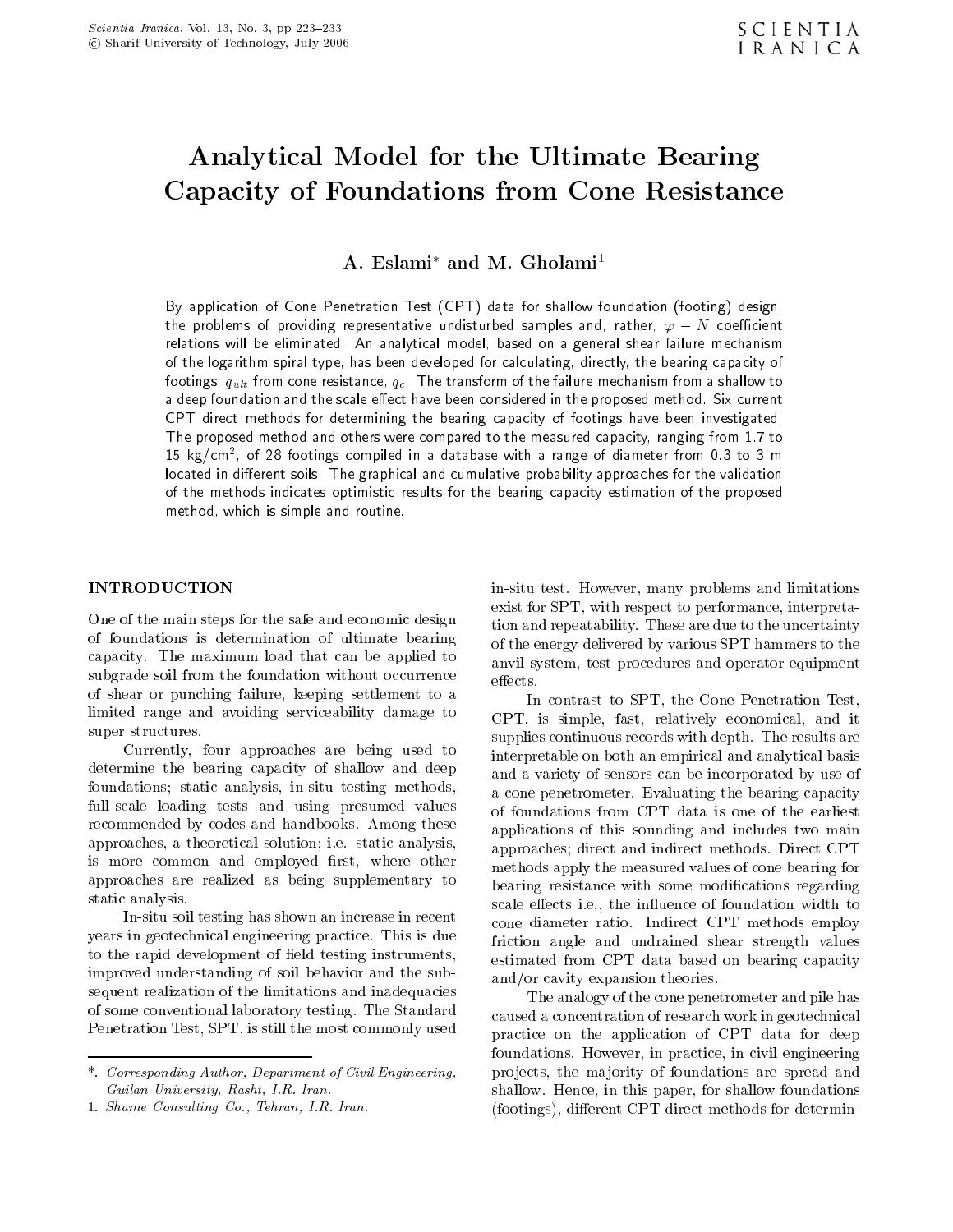ing bearing capacity are investigated. By utilizing <sup>a</sup> database, including the full scale loading test results of footings and CPT soundings performed close to footing locations, the capability of the predictive methods has been compared and validated.

## CPT INDIRECT METHODS FOR BEARING CAPACITY OF FOOTINGS

Terzaghi [1] presented an applicable formula, usually referred to as the "3N bearing capacity formula". For a general shear failure mechanism beneath strip footings, the Terzaghi bearing capacity equation is as follows:

$$
q_{ult} = CN_c + \overline{q}N_q + 0.5\gamma BN_\gamma,\tag{1}
$$

where:

| $q_{ult}$            | ultimate unit resistance or bearing             |
|----------------------|-------------------------------------------------|
|                      | capacity of footing,                            |
| $\,C$                | cohesion parameter,                             |
| $\overline{q}$       | surcharge around foundation,                    |
|                      | equal to $\gamma D_f$ ,                         |
|                      | average effective unit weight of                |
|                      | the soil below and around the                   |
|                      | foundation,                                     |
| B                    | foundation width,                               |
| $D_f$                | embedment depth of foundation,                  |
| $N_c, N_q, N_\gamma$ | non-dimensional bearing capacity                |
|                      | factors as exponential functions of $\varphi$ , |
|                      | soil internal friction angle.                   |

Terzaghi also recommended a revised formula for the different shape of foundations and, also, in case of occurring punching failure. Later, Meyerhof [2], Hansen [3] and Vesic [4], applied modications for shape, depth, inclination, ground and base factors to the original Terzaghi bearing capacity formula, which was conservative.

In common geotechnical engineering practice, the following equation is used [5]:

$$
q_{ult} = CN_c s_c i_c d_c + \overline{q} N_q s_q i_q d_q + 0.5 \gamma B N_\gamma s_\gamma i_\gamma d_\gamma, \tag{2}
$$

where:

| $s_c, s_a, s_\gamma$ | non-dimensional shape factors,       |
|----------------------|--------------------------------------|
| $i_c, i_d, i_\gamma$ | non-dimensional inclination factors, |
| $d_c, d_g, d_\gamma$ | non-dimensional depth factors.       |

The ultimate bearing capacity is divided into <sup>a</sup> safety factor usually equal to <sup>3</sup> and the result is called the "safe bearing capacity", which is used for foundation design. However, to satisfy settlement criteria, it might be employed even greater values of safety factors and the outcome would be called "allowable bearing capacity".

Perhaps it should be emphasized that the forenamed equations pertain to the loading of footing under long-term service conditions, that is, fully drained conditions. Rapid loading of foundations in normally consolidated clays and silts will create pore pressures that reduce soil strength. Practice has established rules for the analysis of such "undrained" conditions, normally assessing the stability in a slip circle analysis with an input of undrained shear strength, as follows:

$$
q_{ult} = S_u N_C + \overline{q},\tag{3}
$$

where:

 $S_u$ undrained shear strength,

 $N_C$ cohesion coefficient ranges from 5 to 6 for shallow foundations.

Several correlations have been suggested for determining  $\varphi$ -angle or  $S_u$  from CPT data. In turn, the bearing capacity can be calculated from Equation <sup>2</sup> or 3. Other than empirical and semi-empirical correlations between cone resistance and soil friction angle, two theories; i.e. bearing capacity or cavity expansion, are used.

(2) Figure 1 would tend to predict a low friction angle. Numerous methods have been developed for evaluating  $\varphi$ -angle from  $q_c$ . Schmertmann [6] proposed a relationship between the  $\varphi$ -angle and relative density  $\mathcal{L}$ , for dierent grain size characteristics. This is the distribution of  $\mathcal{L}$ approach requires the approximate nature to which Dr can be estimated from CPT data. Experience has shown that  $D_r$ questions are sensitive are sensitive and sensitive are sensitive and sensitive are sensitive and sensitive are sensitive and sensitive and sensitive are sensitive and sensitive are sensitive and sensitive are sensitive an to soil compressibility and in-situ horizontal stresses. Robertson and Campanella [7] compared measured cone resistance,  $q_c$ , to measured friction angle values, which were obtained from drained triaxial compression tests performed at confining stresses equal to in-situ horizontal stress  $\theta_{h0}$  in the calibration chamber. A simple set of relationships is shown in Figure 1, where  $\gamma$  , the stress linearly with extra stress over a stress stress stress stress. for a constant  $\varphi$ -angle. The results were obtained for uncemented moderately incompressible silica sands. For highly compressible sands, the chart shown in

> Bearing capacity solutions are basically based on plane strain conditions, linear strength envelopes and incompressible materials. Two main available methods were developed by Janbu and Senneset [8] and Durgunoglu and Mitchell [9]. The solution by Janbu and Senneset depends on the shape of the failure zone, but the Durgunoglu and Mitchell method accounts for the effect of in-situ horizontal stress and cone roughness, as shown in Figure 2. The cavity expansion method, developed by Vesic [10], accounts for soil compressibility and volume change characteristics. Research by Michell and Keaveny [11] has shown that the cavity expansion method appeared to model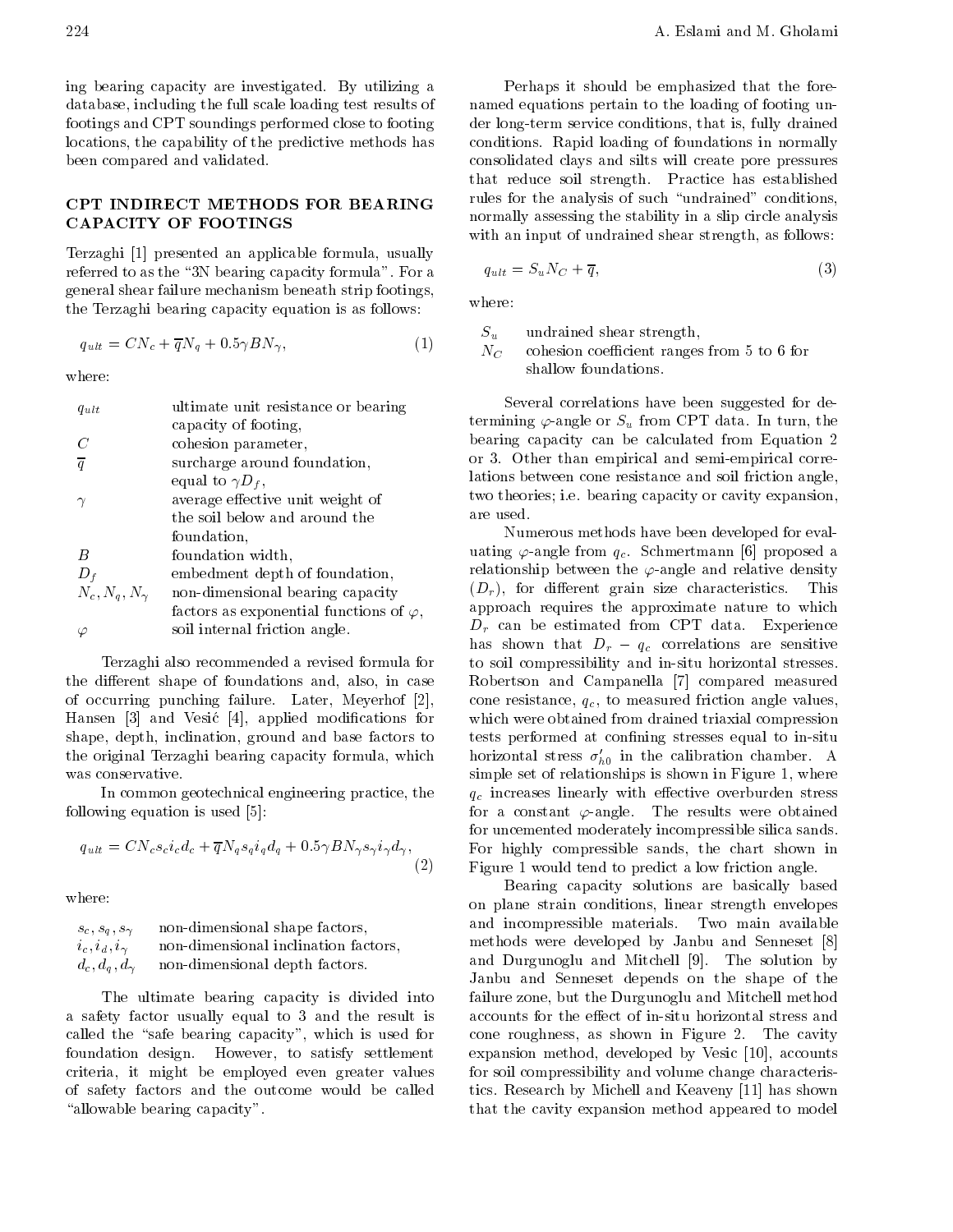

Figure 1. Correlation between peak friction angle and qc for uncemented quartz sands [7].



 $\blacksquare$   $\blacksquare$  . There is a primary between bearing capacity factor. and friction angle from large calibration chamber tests [8,9].

the measured response extremely well and could predict the response in compressible sands. However, the cavity expansion approach requires a knowledge of soil stiffness and volumetric strains in the plastic region, which are both difficult to estimate or derive.

Also, for interpretation of the undrained shear strength of clays from CPT or CPTu results, <sup>a</sup> large amount of work has been reported, based on theoretical solutions or empirical correlations. The relationship  $\begin{array}{ccc} \text{1.1c} & \text{1.1c} \end{array}$ follows:

$$
q_c = N_{Co} S_u + \sigma_0, \tag{4}
$$

where  $\mathcal{N}(U)$  is the in-situ total in-situ total in-situ total in-situ total in-situ total in-situ total in-situ total in-situ total in-situ total in-situ total in-situ total in-situ total in-situ total in-situ total i stress. Depending on which theory is used, 0 may be replaced by  $\sigma_{v_0}$ ,  $\sigma_{h_0}$  or  $\sigma_{\text{mean}}$ .

Since cone penetration performance is <sup>a</sup> complex phenomenon, the theoretical solutions make several simplifying assumptions regarding soil behavior, boundary conditions and failure mechanisms. The output of theoretical solutions requires to be veried from actual field or laboratory test data. Therefore, empirical correlations are preferred. The Su from  $\mu$  from  $\mu$ empirical approaches can be estimated from qc, fs or  $u$ , as follows [12]:

$$
S_u = \frac{q_c - \sigma_{v_0}}{N_k},\tag{5}
$$

$$
S_u = \frac{\Delta_u}{N_u},\tag{6}
$$

$$
S_u = N_s f_s,\tag{7}
$$

where:

| $N_k$                          | is cone factor ranging from 10-15 for  |
|--------------------------------|----------------------------------------|
|                                | N.C. clays and 15-20 for O.C. clays,   |
| $\Delta u = u$<br>$u_{\alpha}$ | u is mobilized penetration pore        |
|                                | water pressure and $uo$ is hydrostatic |
|                                | pressure,                              |
| $N_u$                          | a factor ranging from 2-20 depending   |
|                                | on soil parameters,                    |
| $f_s$                          | CPT sleeve friction,                   |
| $N_{s}$                        | a coefficient ranging from 0.8-1.      |

According to Lunne et al. [13], the use of the piezocone to correct the cone resistance for pore pressure effects and employing the reference values of undrained shear strength have helped in improving the quality of correlations in general. Moreover, use of site-specic empirical correlations still seems to be the well define the interpretation of the interpretation of Su from the interpretation of Su from the interpretation of Su from the interpretation of Su from the interpretation of Su from the interpretation of Su from the inte CPT or CPTu data.

Above all, soil parameters estimated from the CPT data include errors due to disregarding horizontal stress, assumption of the plane strain failure mechanism for the axisymmetric nature of deep cone penetration, soil compressibility, rate of penetration and strain softening.

# DIRECT CPT METHODS FOR BEARING CAPACITY OF FOOTINGS

Direct CPT methods, which are initiated theoretically or empirically, relate the ultimate bearing capacity of soils,  $q_{ult}$ , to the cone point resistance,  $q_c$ , with some modification factors. Among different methods, the following are commonly used by geotechnical engineers.

Schmertmann [6] proposed bearing capacity factors based on Terzaghi's basic formula for non-cohesive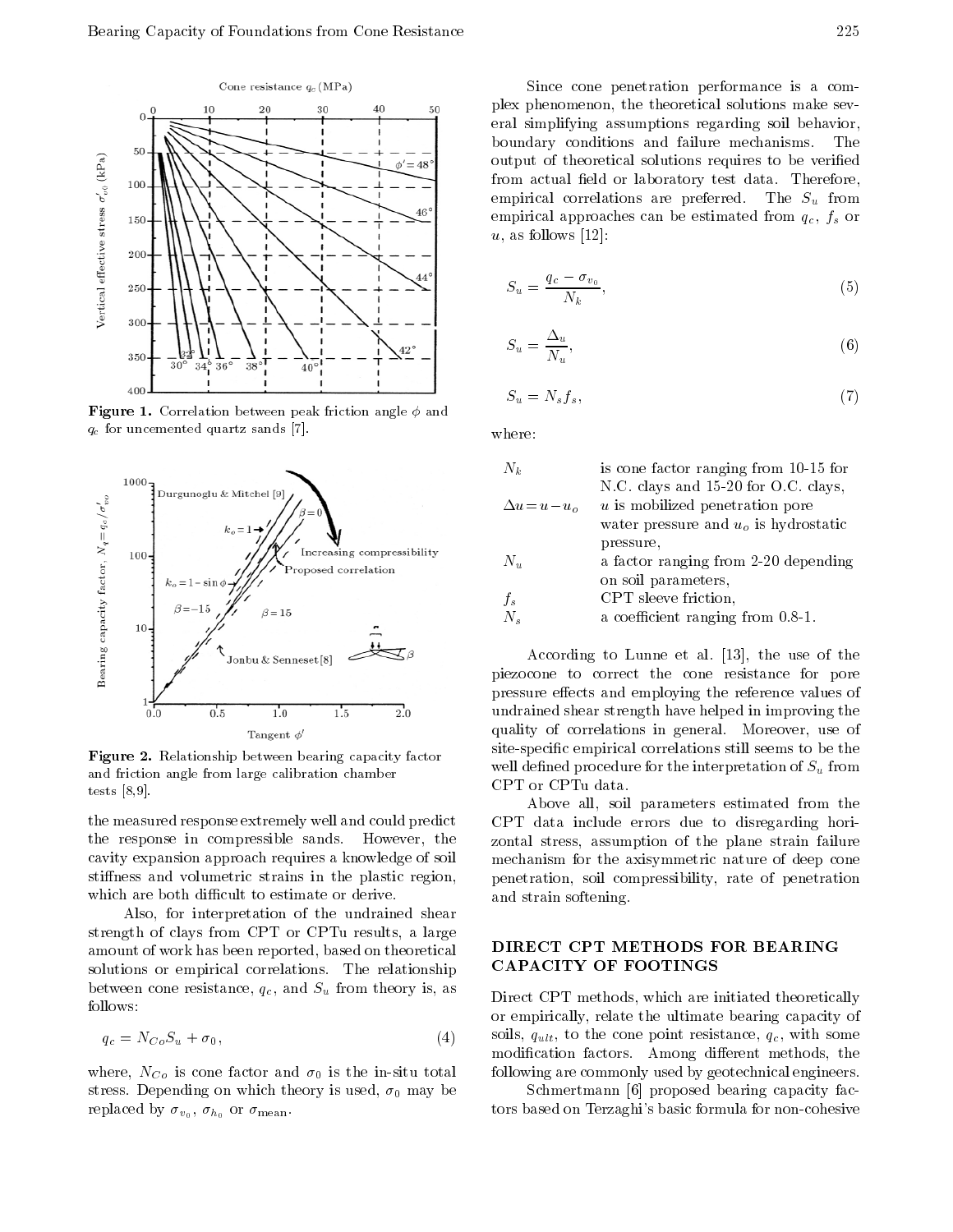soils from CPT data, as follows:

$$
q_{ult} = \overline{q}N_q + 0.5\gamma BN_\gamma,\tag{8}
$$

$$
N_q = N_\gamma = 1.25 \overline{q}_c,\tag{9}
$$

$$
\overline{q_c} = \sqrt{q_{c1} \times q_{c2}},\tag{10}
$$

where:

- $q_{c1}$ arithmetic average of  $q_c$  values in an interval between the footing base and 0.5 B beneath the footing base,
- $q_{c2}$ arithmetic average of  $q_c$  values in an interval between 0.5  $B$  to 1.5  $B$  beneath the footing base.

Meyerhof [14] suggested a direct method for estimating quantum cone resistance in sands and cone resistance in sands and class, and class, and class, and class follows:

$$
q_{ult} = \overline{q_c} \left(\frac{B}{12.2}\right) \left(1 + \frac{D_f}{B}\right),\tag{11}
$$

where arithmetic average of  $\alpha$  is the arithmetic average of  $\alpha$ zone, including the footing base and  $1.5B$  beneath the footing. <sup>A</sup> safety factor of at least 3 is recommended by Meyerhof to obtain the allowable bearing pressure.

Owkati [15] proposed separated equations for the ultimate bearing capacity of sands, as follows:

$$
q_{ult} = 28 \quad 0.0052 \ (300 \quad \overline{q_c})^{1.5}, \quad \text{for strip footings,} \tag{12}
$$

 $q_{ult} = 48$  0.009 (300  $q_c$ )<sup>---</sup>, 101 for square footings. (13)

where  $\alpha$  is the arithmetic average of  $\alpha$  is the arithmetic in an analysis in an analysis in an analysis in an analysis in an analysis in an analysis in an analysis in an analysis in an analysis in an analysis in an an interval between the footing base and  $1.5B$  beneath, in terms of  $kg/cm<sup>2</sup>$ .

CFEM [5], the Canadian Foundation Engineering Manual, recommended an equation for the evaluation of allowable bearing capacity using:

$$
q_a = 0.10 \, \overline{q}_c. \tag{14}
$$

Also, based on CFEM, the safety factor of 3 has been suggested. Hence, the ultimate bearing capacity is:

$$
q_{ult} = 0.30 \; \overline{q}_c. \tag{15}
$$

Eslaamizaad and Robertson [16], based on the Meyerhof method (Equation 11), by using some case histories and CPT soundings close to foundation locations in cohesionless soils, proposed a relationship between  $q_{ult}$ and  $q_c$ , as follow:

$$
q_{ult} = k\overline{q}_c,\tag{16}
$$



Figure 3. Correlation between ratio of bearing capacity to average cone resistance with width factor [16].

where,  $k$  is a correlation factor and is a function of  $B = D$  , the shape of the shape of the sand density, as a sand density, as a sand density, as a sand density, as a sand density, as a sand density, as a sand density of the football  $D$ shown in Figure 3.

Tand et al. [17] employed a few full scale load tests with CPT data and suggested the ultimate bearing capacity of shallow footings on lightly cemented medium dense sand by the following equation:

$$
q_{ult} = R_k q_c + \sigma_{v0},\tag{17}
$$

where  $\alpha$  is a construction of  $\alpha$  and  $\alpha$  to  $\alpha$  or  $\alpha$ . The original construction of  $\alpha$ on the footing shape and depth, and  $\sigma_{v_0}$  is the initial vertical stress at the footing base.

## NEW DIRECT CPT METHOD

Attempts to predict pile toe capacity from CPT data were generally successful, whether the unit toe resistance was taken directly from the quantum from the quantum from the  $q$  -pile toe value at pile toe value at pile toe value at pile toe value at pile toe value at pile toe value at pile toe value at pile toe value at pile level or taken as the average of  $\alpha$ distance above and below the pile toe. However, there is still some skepticism regarding application of small scale cone penetrometers to large scale deep foundations, which is referenced as the scale effect. Considerable insight into this problem was provided by DeBeer [18] in a thorough study of the effect of pile or penetrometer size on the ultimate toe bearing capacity. By considering penetrometers of different size, DeBeer showed that all penetrometers should ultimately attain the same point of resistance and the depth at which this constant value occurs must be proportional to the penetrometer size.

that of a shallow foundation to that of a deep one, as The explanation offered by DeBeer for this phenomenon was that the bearing capacity failure which occurs beneath the cone tip gradually changes from shown in Figure 4 [19].

During the transition between the shallow and deep type base failure, the point resistance increases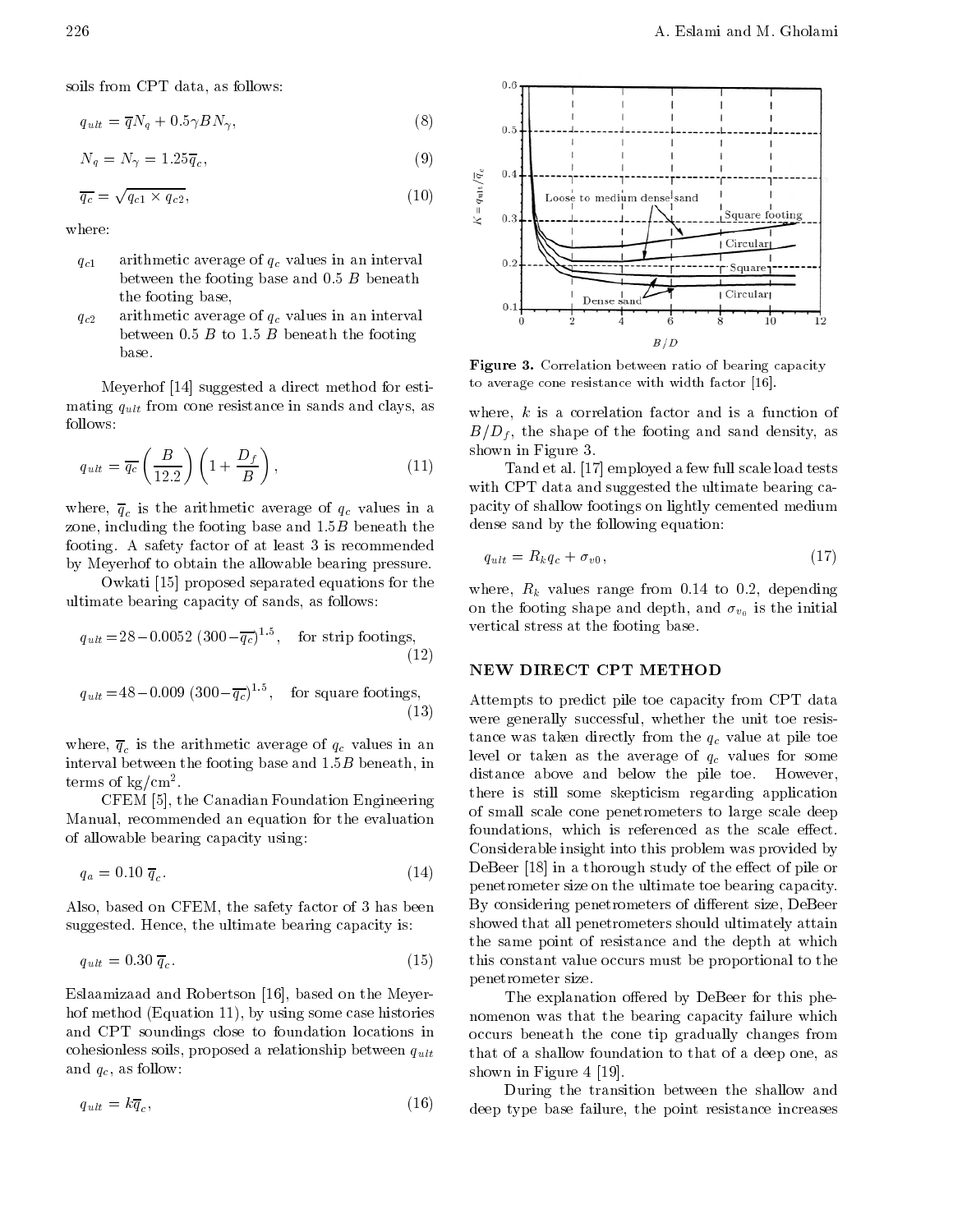

Figure 4. Shear failure transformation from shallow to deep mechanism [19].

linearly with depth, but, after the deep foundation condition is reached, point resistance only increases slightly with increased penetration. The depth at which this condition is met is termed the critical depth (Dc). The correct value of Dc is more dicult to determine. Meyerhof [14], DeBeer [18] and Eslami and Fellenius [20] have shown that the Dc is <sup>a</sup> function of the foundation size and soil density. Thus, it is more convenient to express this depth in terms of the ratio of the foundation size to the critical depth, i.e.,  $(D/B)<sub>c</sub>$ . Both experimental and theoretical studies have denoted that  $(\equiv E)$  for sands is a function of the function of the function of the function of the function of the function of the function of the function of the function of the function of the function of the funct sand density and varies from about 5 for loose sands to about 15 for dense sands.

Research by DeBeer [18], Meyerhof [14] and Eslami and Fellenius [20] indicated that a type of logarithmic spiral failure zone and attributed rupture surface to reach the penetrometer body needs a penetration depth of almost 10 times that of the penetrometer diameter to fully mobilize the ultimate unit toe resistance. In other words, a penetration depth of at least 10 footing width or cone diameter is required to transform a shallow to <sup>a</sup> deep mechanism of a rupture surface. In the former, the rupture surface extends to the ground level but, for the latter, the rupture surface reaches the penetrometer or footing body at a deep soil level.

<sup>A</sup> direct CPT method by Eslami and Gholami [21] has been developed, based on an analytical model for determining the ultimate bearing capacity, quick , of the state of the ultimate  $\sim$ shallow foundations from the CPT cone resistance,  $q_c$ . Regarding the basic bearing capacity formula, the length  $(L)$  and the confining and depth of the rupture surface, i.e. embedment depth  $(A)$ , play a major role in mobilized foundation bearing capacity. These two

key factors can be regarded in <sup>a</sup> rational manner for connection of the shallow rupture surface to the deep, entirely mobilized, failure zone. Therefore, the group of the quantity of the quantity of the quantity of the quantity of the quantity of the quantity of the quantity of the quantity of the quantity of the quantity of the  $\mathcal{I}$  in the direct approach can be correlated by a general by a general by a general by a general by a general by a general by a general by a general by a general by a general by a general by a general by a general by rule, as follows:

$$
q_{ult} = \overline{\alpha} \times \overline{q}_{c,g} = (\alpha_1 + \alpha_2)/2 \times \overline{q}_{c,g},
$$
\n(18)

$$
\overline{\alpha} = (\alpha_1 + \alpha_2)/2,\tag{19}
$$

$$
\alpha_1 = \frac{L_\theta}{L_o},\tag{20}
$$

$$
\alpha_2 = \frac{A_\theta}{A_o},\tag{21}
$$

where:

| $\overline{q}_{c,q}$           | geometric average of $q_c$ values |
|--------------------------------|-----------------------------------|
|                                | from footing base to $2B$ beneath |
|                                | footing depth,                    |
| $\alpha_1$                     | modification transforming length  |
|                                | ratio,                            |
| $\alpha_2$                     | modification transforming area    |
|                                | embedment (depth) ratio,          |
| $\overline{\alpha}$            | average of length and area        |
|                                | modification factor,              |
| $L_o, L_\theta, A_o, A_\theta$ | have been shown in Figures 5      |
|                                | and 6.                            |

In the following, the details of determining the forenamed parameters and ratios will be discussed.

In practice, natural soil deposits produce a cone point resistance profile with high and low values. The cone resistance variations reflect the alteration of soil strength and stiffness. Therefore, when determining foundation bearing capacity, which is <sup>a</sup> function of the subsoil conditions in <sup>a</sup> zone above and below the foundation base, an average must be determined that is representative of the influence zone. The extent of



Figure 5. Comparison of rupture surface length for shallow and deep conditions.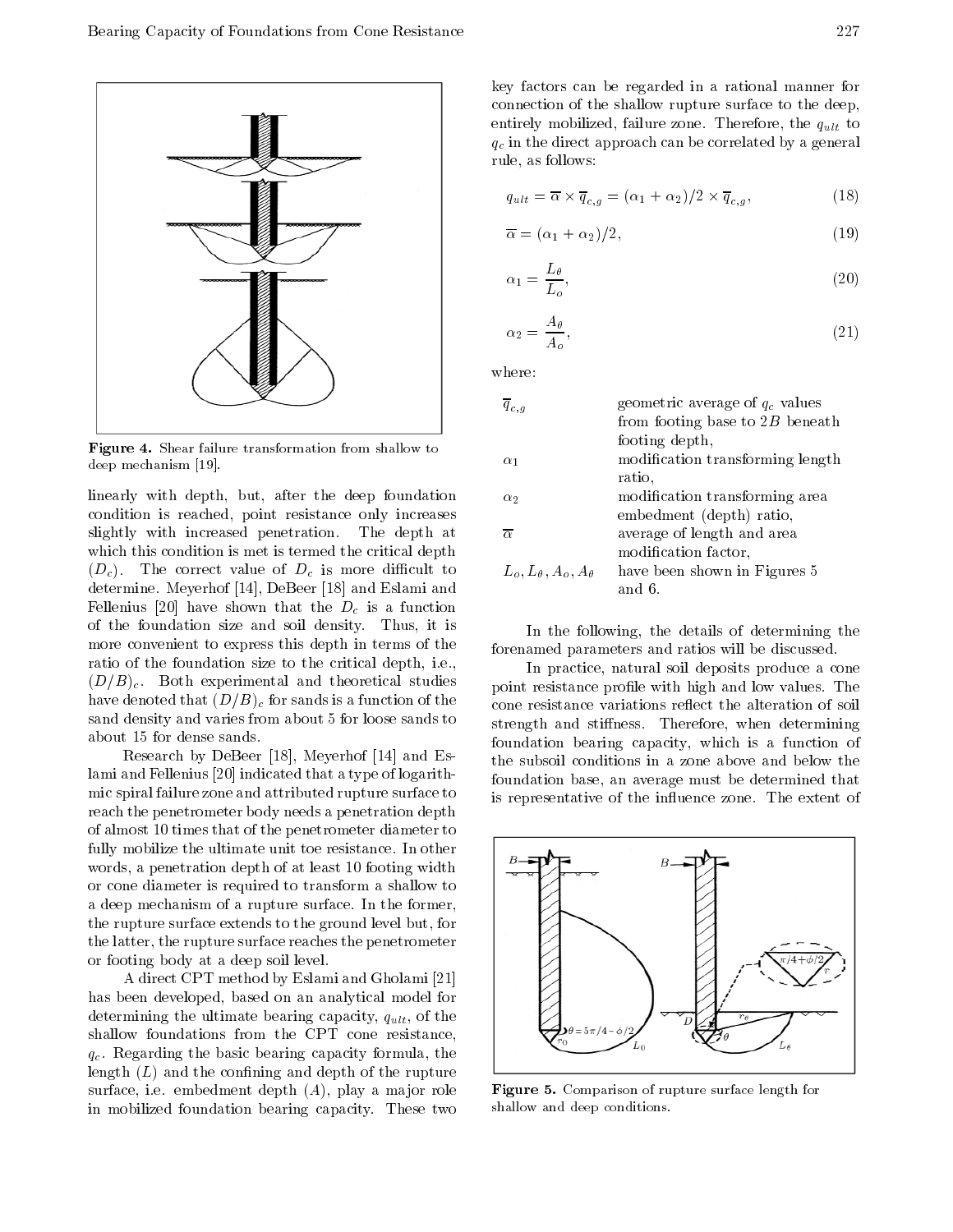

Figure 6. Comparison of embedment depth (surcharge) for shallow to deep conditions.

the influence zone, regarding scale effect, should be a function of the foundation width, B. Based on the modied bearing capacity equations by Meyerhof [14], Hansen [3] and Vesic [4], the extent of the rupture surface beneath the foundation base is about  $B/2$  tan  $(45 + \varphi/2)$ , which, approximately, recommends 1.5B to  $2B$  in geotechnical practice. Consequently, the CPT  $q_c$ -values should be averaged along the influence zone extending from  $2B$  below the foundation base to ground level.

According to arguments by Eslami and Fellenius [20], the filtering and smoothing of peaks and troughs for  $q_c$ -values can be achieved by calculating the geometrical average, quantum  $\Omega$  and  $\Omega$  are  $\Omega$  and  $\Omega$ in the geometric state  $\mathbf{u}$  and  $\mathbf{u}$ representative value is obtained which is unaffected by bias and, therefore, repeatable. The geomean of  $q_c$ values must be calculated in a zone in the vicinity of the foundation base.

According to Figure 5 and with an assumption of log spiral general shear failure, the radius of the rupture surface, r, by realizing geometric and trigonometric relationships, can be calculated as:

$$
r = r_0 e^{\theta t_{\rm g}\varphi},\tag{22}
$$

$$
r = \frac{B}{2} \operatorname{tg}(\pi/4 + \varphi/2) \times \frac{1}{\cos(\pi/4 - \varphi/2)} e^{\theta \operatorname{tg}\varphi}, \quad (23)
$$

where  $\alpha$  is the radius of the radius of the logarithmic spiral; rotational; rotational; rotations  $\alpha$  is the radius of the logarithmic spiral; rotations in the logarithmic spiral; rotations in the logarithmic spiral; r the radius of the log-spiral for  $\theta = 0$ ,  $\theta$  is the angle between a radius and  $r_0$ , as shown in Figure 5, and  $\varphi$ is the angle between radius and normal at any point on the spiral assumed equal to the friction angle of the soil, which is pointed out by Meyerhof [14].

Figure 5 presents the pattern of rupture surfaces regarded in the proposed method. The depth of embedment is derived as:

$$
D = y = r_0 e^{\theta t_{\rm g}\varphi} \times \sin\left(\theta - \frac{\pi}{2} - \left(\frac{\pi}{4} - \frac{\varphi}{2}\right)\right).
$$
 (24) s

By integrating the curve length and using substitution factor " $m$ " as follows:

$$
m = \frac{B}{2} \text{tg}(\pi/4 + \varphi/2) \times \frac{1}{\cos(\pi/4 - \varphi/2)},
$$
 (25)

the relative depth and the ratio of foundation depth to foundation width can be obtained by the following equation:

$$
\frac{D_f}{B} = \frac{\text{tg}(\pi/4 + \varphi/2)e^{\theta t_{\text{g}\varphi}}}{2\cos(\pi/4 - \varphi/2)} \times \sin(\theta - 3\pi/4 + \varphi/2). \tag{26}
$$

Therefore, the length of the rupture surface becomes:

$$
L_{\theta} = \frac{m\sqrt{1 + \text{tg}^2 \varphi}}{\text{tg}\varphi} \times (e^{\theta \text{tg}\varphi} - 1). \tag{27}
$$

As <sup>a</sup> result, the ratio of the rupture surface length, converting from shallow to deep conditions, which was defined as  $\alpha_1$ , is:

$$
\alpha_1 = \frac{L_o}{L_{\theta = (\pi + \pi/4 - \phi/2)}} = \frac{e^{\theta \text{tg}\phi} - 1}{e^{(\pi/4 - \phi/2)} - 1}.
$$
 (28)

In addition to the length of the rupture surface effect, the influence of surcharge around the penetrometer (depth) can be considered as area  $(A)$  of the surcharge in unit length and calculated as follows:

$$
A_{\theta} = m^2 / 4 \text{tg} \varphi (e^{2\theta \text{tg} \varphi - 1}). \tag{29}
$$

Similarly, the ratio of the rupture surface area, converting from a shallow to deep condition of rupture, which was defined as  $\alpha_2$ , is:

$$
\alpha_2 = \frac{A_o}{A_\theta = (\pi + \pi/4 - \varphi/2)}
$$
  
= 
$$
\frac{e^{2\theta \text{tg}\varphi} - e^{2(3\pi/4 - \varphi/2)}}{e^{2(5\pi/4 - \varphi/2)} - e^{2(3\pi/4 - \varphi/2)}}.
$$
 (30)

Figures 7a and 7b illustrate values of 1 and 2 versus  $\varphi$  and  $D/B$  parameters.

Based on Equation 19, the variation of  $\overline{\alpha}$ , as an average of 1 and 2, is in Figure 7c as in Figure 7c as a function of equivalent  $\varphi$  and  $D/B$  values, in which the equivalent  $\varphi$  is dependent on effective stress and measured cone resistance,  $q_c$ , at depth.

Figure <sup>8</sup> illustrates <sup>a</sup> simplied correlation for estimating the equivalent  $\varphi$ -angle from  $q_c$  and the effective stress level, which has been calculated from the following equation, based on the bearing capacity theory on a deep seated failure zone.

$$
\varphi = \frac{\log\left(\frac{\overline{q}_c}{\gamma'z}\right) + 0.5095}{0.0915}.\tag{31}
$$

This is obtained from Equation 1 by  $\mathcal{L}$  and  $\mathcal{L}$  replaced instead of  $\sim$  using standard cone penetrometers standard cone penetrometers and penetrometers  $\sim$  penetrometers  $\sim$ geometry.

Finally, a summary of the proposed method, in a step by step procedure, is described as follows: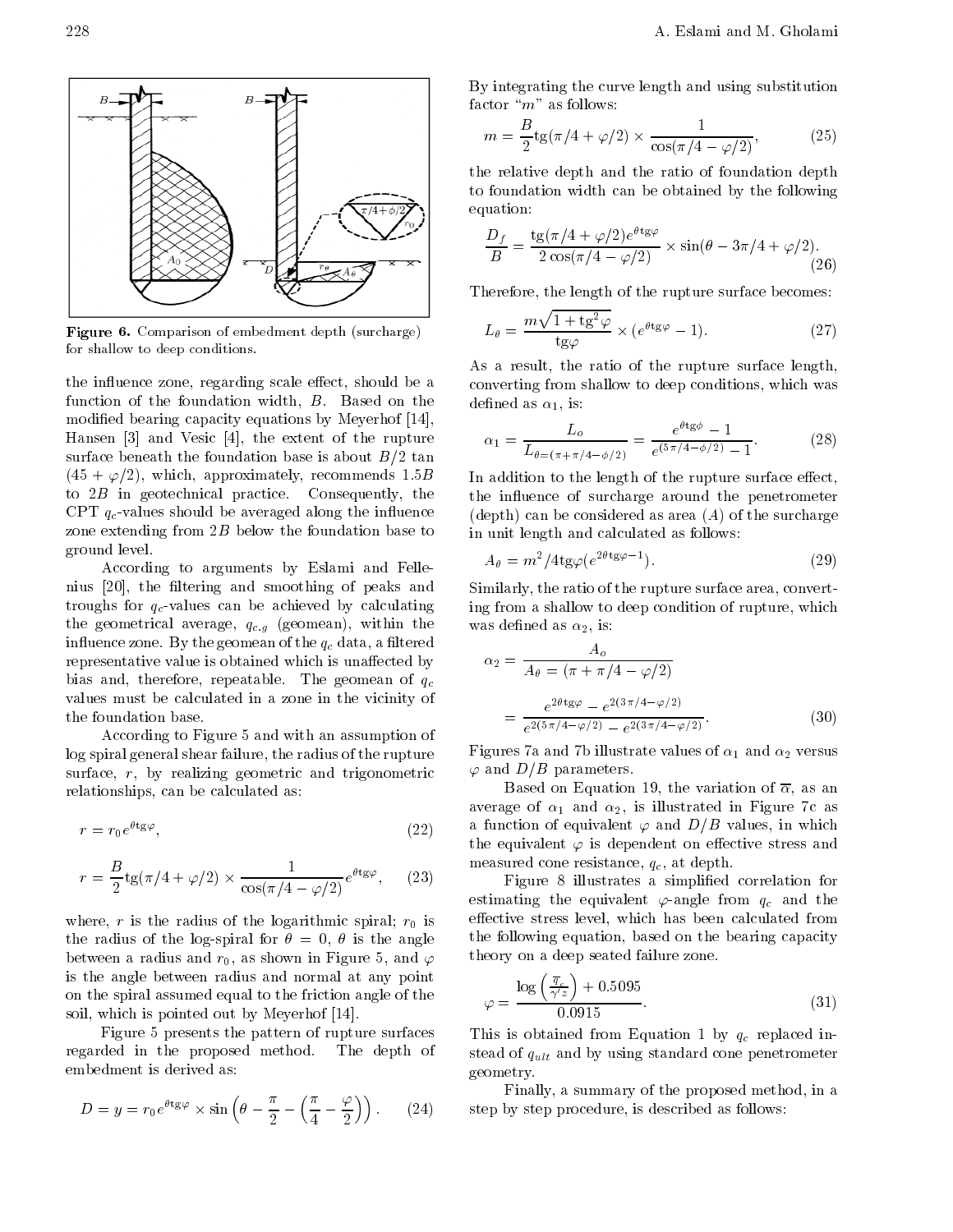

 $\mathbf{F}$  figure 7. Becausing capacity correlation for relation for all  $\mathbf{g}$  ,  $\mathbf{g}$  .



Figure 8. Correlation between friction angle and ratio of  $\mathbf{q}_1$  to extreme stress. The extreme stress is the stress stress. The extreme stress is the stress stress.

- 1. The zone located between foundation base to 2B beneath can be divided in sublayers. The values of  $q_{c,g}$  and  $(q/\gamma z)_{c,g}$  in this interval are calculated,
- 2. The average  $\varphi$  angle is obtained by using  $(\overline{q/\gamma'}z)_{c,q}$ from Equation 31 or Figure 8;
- 3. Based on  $D/B$  and  $\varphi$  values, from Figure 7,  $\overline{\alpha}$  can be obtained;
- 4. Finally, the ultimate bearing capacity is calculated  $\overline{a}$  and  $\overline{a}$  are  $\overline{a}$  and  $\overline{a}$  are  $\overline{a}$  and  $\overline{a}$  are  $\overline{a}$  and  $\overline{a}$  are  $\overline{a}$  and  $\overline{a}$  are  $\overline{a}$  and  $\overline{a}$  are  $\overline{a}$  and  $\overline{a}$  are  $\overline{a}$  and  $\overline{a}$  are  $\overline{a}$  and

# EVALUATION OF DIRECT CPT METHODS

<sup>A</sup> database has been compiled from six sites, including <sup>28</sup> full scale footings and/or plate load tests accompanying CPT soundings performed close to foundation locations. The brief site specifications of cases are summarized as follows:

Site No. I. It is located in Texas, USA and reported by Briaud and Gibbens [22]. Five square spread footings, with footing width B

ranging from <sup>1</sup> to 3m and footing embedment Df from 0.7 to 0.9 m, were constructed on uniform sand (SP). The measured  $q_{ult}$  was about 15 kg/cm- and the  $q_c$  values vary from 40 to 110 kg/cm<sup>-</sup>.

- Site No. II. Amar [23] reported that four square 1m surface footings were loaded on silty (ML) so the measured  $\alpha$  and  $\alpha$  to  $\alpha$  to  $\alpha$  $3.75$  kg/cm<sup>-</sup> and  $q_c$  values range from 17 to 28 kg/cm2 .
- Site No. III. It is located in Texas, USA (Tand et al.) [17]. Four circular footings with diameters of 1.75 to 2 m were located at depths of 2.16 <sup>m</sup> to 2.35 m. The subsoil type is silty same of (SM&SP). The quick values values values values values values values values values values values from 9.4 to 15.5 kg/cm<sup>-</sup> and the  $q_c$  values range from 10-180 kg/cm2 .
- Site No. IV. Three load tests were performed on 0.6 m width surface plates in Tabriz, Northwest Iran [24]. The site is formed of silty and clayey sands, in which the measured  $q_{ult}$ values range from 12.6 to 12.8 kg/cm<sup>2</sup> and the  $q_c$  values vary from 30 to 100 kg/cm<sup>2</sup>.
- Site No. V. Consoli et al.  $[25]$  reported that five plate load tests had been done on 0.3 to 0.6 m diameter plates. The subsoil of the footing is a mixture of clay and sand. The  $q_{ult}$ obtained from PLT was about 1.7 kg/cm<sup>2</sup> and the qualitation were in the range of  $\alpha$  to  $\alpha$ <sup>20</sup> kg/cm2 .
- Site No. VI. According to Tand et al. [26], seven 0.6 m plate load tests were performed on silty clay and stiff clay deposits at a 1.5 m depth. The measured bearings were in the range of 3.1 to 7 kg/cm<sup>-</sup> and the  $q_c$  values varied from 10 to 60 kg/cm<sup>-</sup>.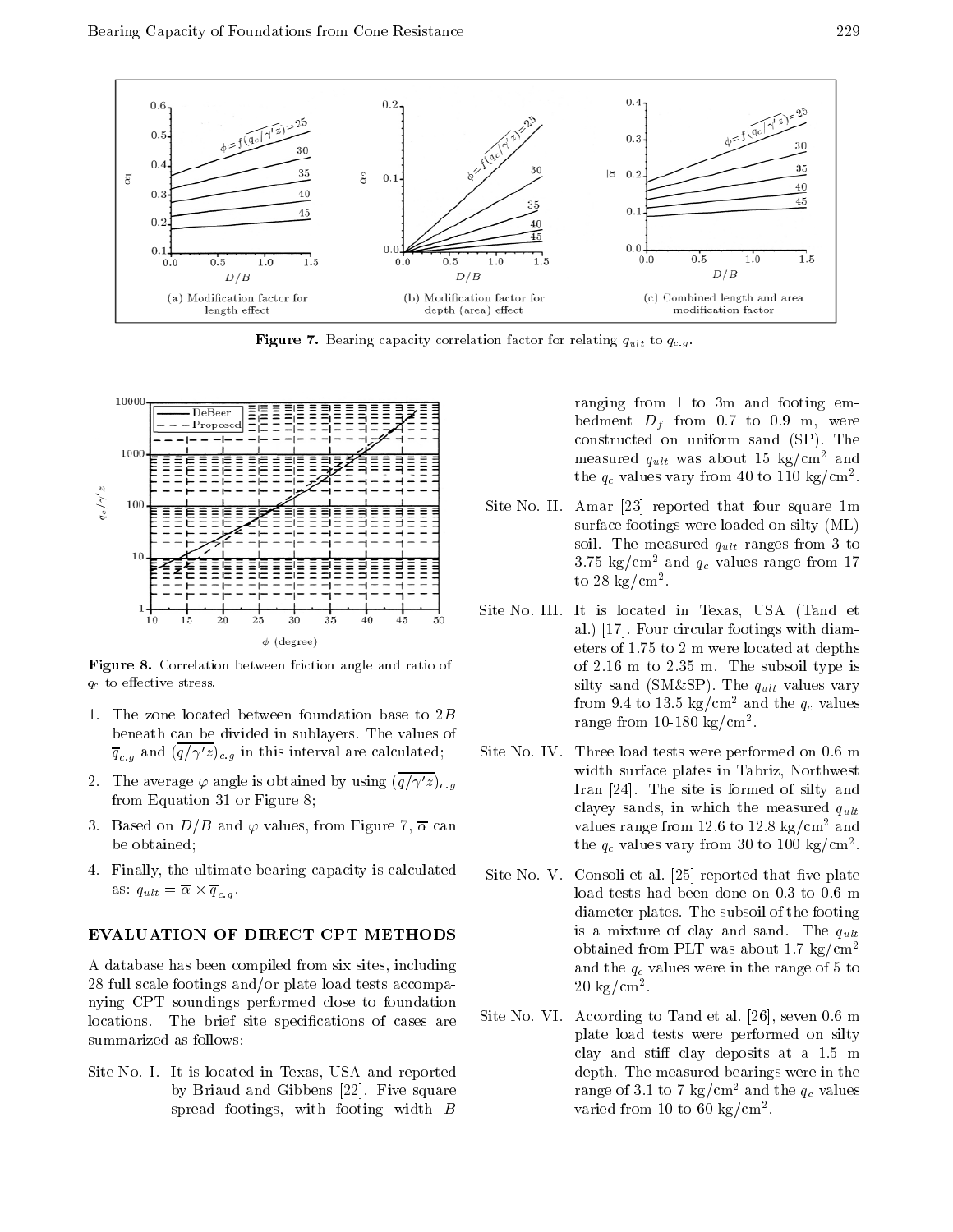| <b>Site</b><br>No. | Reference             | Location                                                                                                          | Soil Type        | Footing<br>Shape | Footing Size (m)<br>$B \& D_f$ |                  | Relative<br>Settlement<br>( %) | $q_u$<br>$\rm (kg/cm^2)$ |
|--------------------|-----------------------|-------------------------------------------------------------------------------------------------------------------|------------------|------------------|--------------------------------|------------------|--------------------------------|--------------------------|
| $\bf{I}$           | Briaud & Gibbens [22] | $_{\rm USA}$                                                                                                      | Sand, silty sand | Square           | $\mathbf{1}$                   | 0.71             | 10                             | 15                       |
| $\bf{I}$           | Briaud & Gibbens [22] | USA                                                                                                               | Sand, silty sand | Square           | $1.5\,$                        | 0.76             | $10\,$                         | 15                       |
| Ι.                 | Briaud & Gibbens [22] | $_{\rm USA}$                                                                                                      | Sand, silty sand | Square           | $2.5\,$                        | 0.76             | $10\,$                         | 15                       |
| $\bf{I}$           | Briaud & Gibbens [22] | $_{\rm USA}$                                                                                                      | Sand, silty sand | Square           | 3                              | 0.76             | 10                             | 15                       |
| $\bf{I}$           | Briaud & Gibbens [22] | $_{\rm USA}$                                                                                                      | Sand, silty sand | Square           | 3                              | 0.89             | $10\,$                         | 13                       |
| $\rm II$           | Amar $[23]$           | France                                                                                                            | Silt             | Square           | $\mathbf{1}$                   | $\boldsymbol{0}$ | $\,6$                          | 3.75                     |
| $\rm II$           | Amar <sup>[23]</sup>  | France                                                                                                            | Silt             | Square           | $\mathbf{1}$                   | $\boldsymbol{0}$ | $\,6\,$                        | 3.7                      |
| $_{II}$            | Amar $[23]$           | France                                                                                                            | Silt             | Square           | $\mathbf{1}$                   | $\theta$         | 6                              | 3                        |
| $\rm II$           | Amar $[23]$           | France                                                                                                            | Silt             | Square           | $\mathbf{1}$                   | $\theta$         | $\,6\,$                        | 3.25                     |
| Ш                  | Tand et al. [17]      | <b>USA</b>                                                                                                        | Sand, silty sand | Circular         | 1.75                           | $2.35\,$         | $10\,$                         | $11.5\,$                 |
| $\rm III$          | Tand et al. [17]      | USA                                                                                                               | Sand, silty sand | Circular         | 1.75                           | 2.35             | $10\,$                         | 11.5                     |
| III                | Tand et al. [17]      | $_{\rm USA}$                                                                                                      | Sand, silty sand | Circular         | $\overline{2}$                 | $2.2\,$          | 10                             | 7.5                      |
| III                | Tand et al. [17]      | $_{\rm USA}$                                                                                                      | Sand, silty sand | Circular         | 1.88                           | $2.16\,$         | $10\,$                         | $9.5\,$                  |
| IV                 | Saniee [24]           | $\operatorname*{Iran}% \left( \mathcal{N}\right) \equiv\operatorname*{Tr}_{\mathcal{N}}\left( \mathcal{N}\right)$ | Silty sand       | Square           | 0.6                            | $\boldsymbol{0}$ | 8                              | 12.6                     |
| IV                 | Saniee [24]           | Iran                                                                                                              | Silty sand       | Square           | 0.6                            | $\overline{0}$   | $8\,$                          | 12.6                     |
| IV                 | Saniee [24]           | Iran                                                                                                              | Silty sand       | Square           | $0.6\,$                        | $\overline{0}$   | $8\,$                          | $12.8\,$                 |
| $\rm V$            | Consoli et al. [25]   | <b>Brazil</b>                                                                                                     | Silty clay       | Circular         | 0.3                            | $\overline{0}$   | $\mathbf{1}$                   | $1.7\,$                  |
| $\mathbf{V}$       | Consoli et al. [25]   | <b>Brazil</b>                                                                                                     | Silty clay       | Circular         | $\rm 0.3$                      | $\overline{0}$   | $\mathbf{1}$                   | 1.7                      |
| $\mathbf{V}$       | Consoli et al. [25]   | <b>Brazil</b>                                                                                                     | Silty clay       | Circular         | 0.45                           | $\theta$         | $\mathbf{1}$                   | $1.7\,$                  |
| $\mathbf{V}$       | Consoli et al. [25]   | <b>Brazil</b>                                                                                                     | Silty clay       | Circular         | 0.6                            | $\overline{0}$   | $\mathbf{1}$                   | $1.7\,$                  |
| $\mathbf{V}$       | Consoli et al. [25]   | Brazil                                                                                                            | Silty clay       | Circular         | $0.6\,$                        | $\boldsymbol{0}$ | $\mathbf{1}$                   | $1.7\,$                  |
| VI                 | Tand et al. [26]      | <b>USA</b>                                                                                                        | Stiff clay       | Circular         | 0.6                            | 1.5              | $12\,$                         | 6                        |
| VI                 | Tand et al. [26]      | <b>USA</b>                                                                                                        | Stiff clay       | Circular         | 0.6                            | 1.5              | 12                             | 6                        |
| VI                 | Tand et al. [26]      | USA                                                                                                               | Stiff clay       | Circular         | $0.6\,$                        | $1.5\,$          | $12\,$                         | 6                        |
| VI                 | Tand et al. [26]      | <b>USA</b>                                                                                                        | Silty clay       | Circular         | 0.6                            | 1.5              | $11\,$                         | $5.2\,$                  |
| VI                 | Tand et al. [26]      | $_{\rm USA}$                                                                                                      | Silty clay       | Circular         | $0.6\,$                        | $1.5\,$          | 15                             | 3.1                      |
| <b>VI</b>          | Tand et al. [26]      | $_{\rm USA}$                                                                                                      | Silty clay       | Circular         | $0.6\,$                        | $1.5\,$          | 15                             | 3.1                      |
| VI                 | Tand et al. [26]      | $_{\rm USA}$                                                                                                      | Stiff clay       | Circular         | $0.6\,$                        | $1.5\,$          | $10\,$                         | 6.9                      |

Table 1. Case records summary.

Table <sup>1</sup> presents the case histories general specifications. A typical load-settlement diagram and  $q_c$ profile is shown in Figure 9.

 $\mathbf{F}$  and the proposition of the bearing capacity, when the set of the bearing capacity, when the set of the set of the set of the set of the set of the set of the set of the set of the set of the set of the set of the trend of failure has not been achieved in the testing process, the bearing capacity corresponding to 10% of the relative settlement was chosen as recommended by current methods. Utilizing <sup>28</sup> footing case histories, the predicted bearing capacity was compared to the measured one from test results. For validation of the predictive method outputs, the numerical and graphical approaches were used to evaluate the accuracy of the results.

The numerical approach employs <sup>a</sup> cumulative probability procedure to quantify the comparison of

 of the case records in <sup>a</sup> linear plot. <sup>A</sup> comparison the estimated and measured footing capacity for all of the methods will provide more insight when the values are plotted versus <sup>a</sup> cumulative average called "cumulative probability". For the current set of data, the ratio of calculated to measured footing capacity, quit; Cal. (quit, Mes. is arranged in ascending order (number bered,  $1, 2, \dots, i, \dots, n$  and a cumulative probability,  $P$ , is determined for each capacity value as:

$$
P = \frac{i}{n+1},\tag{32}
$$

where:

 $q_{ult,Cal.}$  calculated ultimate bearing capacity,  $q_{ult,Mes.}$ measured bearing capacity,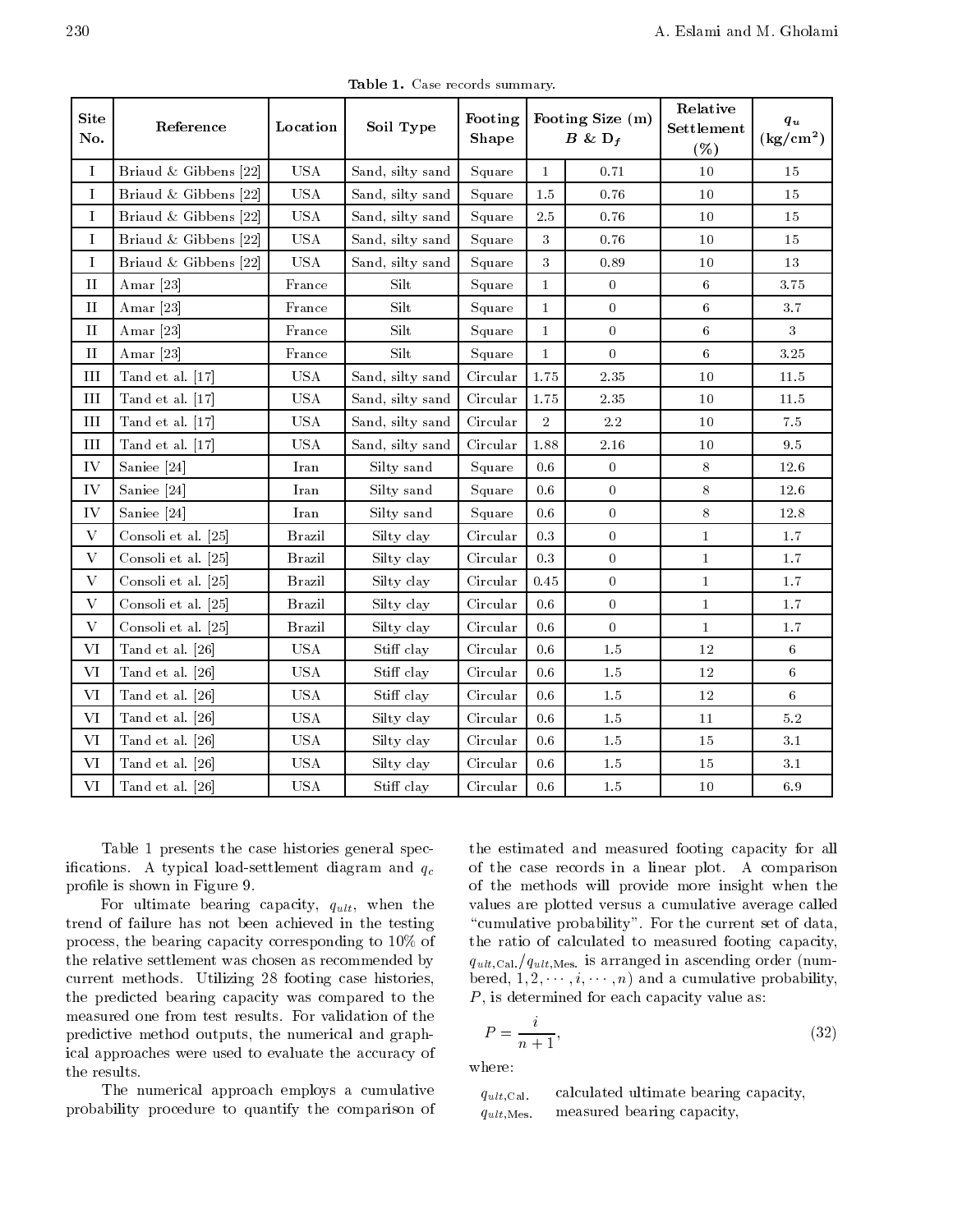

Figure 9. Typical full scale footing load test results and que provincia este montre e con un algorithment.

- P cumulative probability,
- n number of total cases,
- i case number.

To assess the bias and dispersion associated with <sup>a</sup> particular predictive method, the following is useful [27]:

- The value of  $q$  at  $\alpha$  is probability of  $\alpha$  at P  $\alpha$  at P  $\alpha$  probability probability  $\rho$  at P  $\alpha$  probability  $\rho$  at P  $\alpha$  at P  $\alpha$  at P  $\alpha$  at P  $\alpha$  at P  $\alpha$  at P  $\alpha$  at P  $\alpha$  at P  $\alpha$  at P  $\alpha$  at P  $\$ ity is a measure of the tendency to overestimate or underestimate the bearing capacity. The closer to a ratio of unity, the better the agreement,
- Log-normal distributed data will plot on a straight line,
- The slope of the line through the data points is <sup>a</sup> measure of the dispersion or "standard deviation" The flatter the line, the better the general agreement.

The results of comparison indicate that the quater, and a probability of a probability of  $\sim$  50% is closed to 50% is closed. unity for the proposed method than the others, as shown in Figure 10. It means that the new method predicts the foundation capacity with less overestimation or underestimation than the other methods. Besides, the slope of the line through the points for the current method exhibits higher dispersion than that of the proposed method. Therefore, the results are closer to <sup>a</sup> log-normal distribution for the proposed method.

As show in Figure 11, the graphical approach presents the plot of the estimated against the measured footing capacity. For reference, <sup>a</sup> solid diagonal line is presented in each diagram indicating <sup>a</sup> perfect agreement between calculated and measured capacity. A deviation of  $\pm 20\%$  is illustrated by the dashed lines. As illustrated in Figure 11, the Meyerhof, Schmertmann and Eslamizad-Robertson methods tend to underestimate, while the Owkati and CFEM



Figure 10. Comparison of predictive methods by cumulative probability approach.

methods overestimate the bearing capacity of the compiled cases. For the Eslamizad and Robertson method, nine cases are excluded from comparison because this method was calibrated based on these cases. The results of the comparison indicate better accuracy and less scatter for the proposed method than other current methods. The Tand et al. method is excluded in the comparison of methods, because this method was developed based on an extrapolation of the load-settlement curve and the criteria of 5% relative settlement, as opposed to 10% criteria for other methods.

#### DISCUSSIONS

Among major aspects for analysis and design of foundations, the bearing capacity and settlement aspects are interactive and commonly realized by geotechnical engineers. In spite of the modications for <sup>a</sup> bearing capacity basic formula, developed by Terzaghi, there are still some delusions, due to application and output. The bearing capacity 3N formula involves <sup>a</sup> rather approximate  $\varphi$  N relationship coupled with the difficulty of determining a reliable and representative insitu value of the  $\varphi$ -angle. To overcome some problems, other design and analysis approaches must be realized. In-situ soil testing techniques can be considered as <sup>a</sup> solution which provide continuous records of strength and stiffness with depth and measure the basic soil parameters in real situations, where the load directly transfers to the subgrade soil and subsequent deformation occurs.

Full-scale tests on footings, supported by theoretical analysis based on soil response to a stress increase, show that bearing capacity failure rarely occurs for footings. Even for settlements much in excess of 10% of the footing diameter or width, the soil response is not that of the footing approaching or reaching an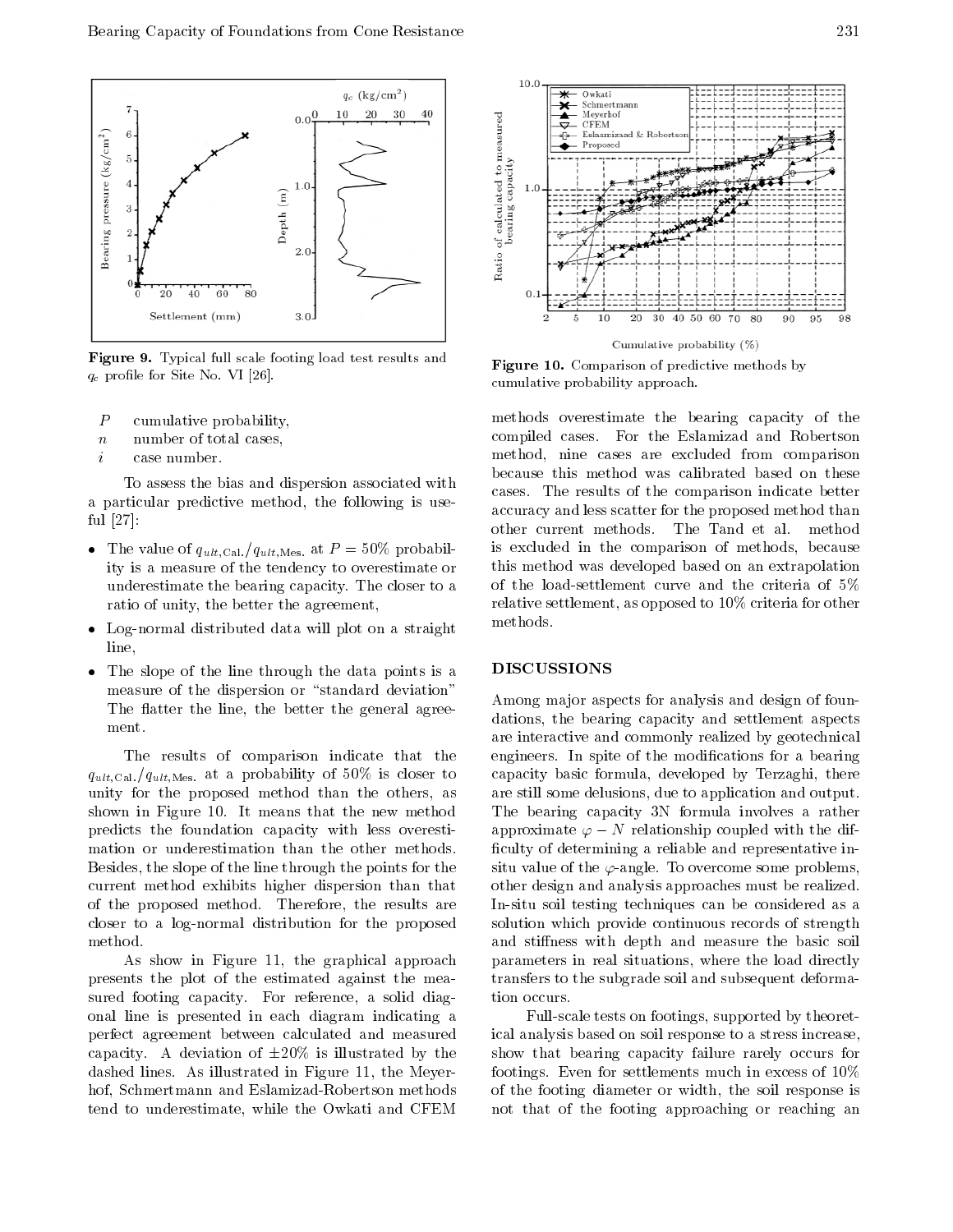

Figure 11. Graphical comparison of bearing capacity prediction by six direct CPT methods.

ultimate failure mode, but of soil stiffness [28]. For this reason, the conventional bearing capacity formula does not correctly represent foundation behavior.

Moreover, to apply an ultimate resistance approach (whether in a global factor of safety or to limit state conventions) is fundamentally not true. Instead, the approach should calculate the settlement of the footing considering the serviceability of the foundation unit. Therefore, geotechnical practice should place the emphasis on determining the foundation capacity and settlements based on ex-situ and in-situ records to satisfy foundation design and safety requirements. In this way, the CPT or CPTu data, due to providing a variety of continuous soil strength and stiffness records, can de realized as <sup>a</sup> sophisticated tool to overcome conventional ex-situ testings problems and static analysis limitations.

#### CONCLUSIONS

For determining the bearing capacity of shallow foundations from CPT data, six direct methods and a new one have been presented and compared. The main advantages of utilizing the in-situ methods for determining the bearing capacity of shallow foundations are those which overcome the problems of providing representative undisturbed samples and so determining the correct values of required soil parameters by conventional laboratory testing will be eliminated.

Moreover, there is no need for estimating intermediate Nc, Nq and N coecients. The new method is based on an analytical model to relate the deep failure surface of cone points to the shallow rupture surface around footings.

The ultimate bearing capacity of foundations,  $q_{\rm UUV}$  , is equated to cone point resistance,  $q_{\rm UUV}$  and  $q_{\rm UUV}$ correlation factor in a direct approach. The correlation factor is a function of equivalent  $\varphi$ -angle and footing relative depth, in which the  $\varphi$ -angle can be obtained from the geometric average of the effective stress level and measured at each quality at each depth interval from the each depth interval from the company of the compa CPT or CPTu.

<sup>A</sup> database has been compiled, including 28 footings, with the full scale loading test results of qult and CPT soundings which performed close to foundation locations. Validation of the methods for prediction of the ultimate bearing capacity of foundations, by graphical and probability approaches, shows less scatter and more accuracy for the new method than for the current methods.

Among the current methods, the Meyerhof, Shmertmann and Eslamizad-Robertson methods underestimate the bearing capacity of cases, while the Owkati and CFEM methods involve overestimation. Because of the promising results, simplicity and routine procedure, the proposed method can be considered in geotechnical practice for the safe and cost-effective design of shallow foundations.